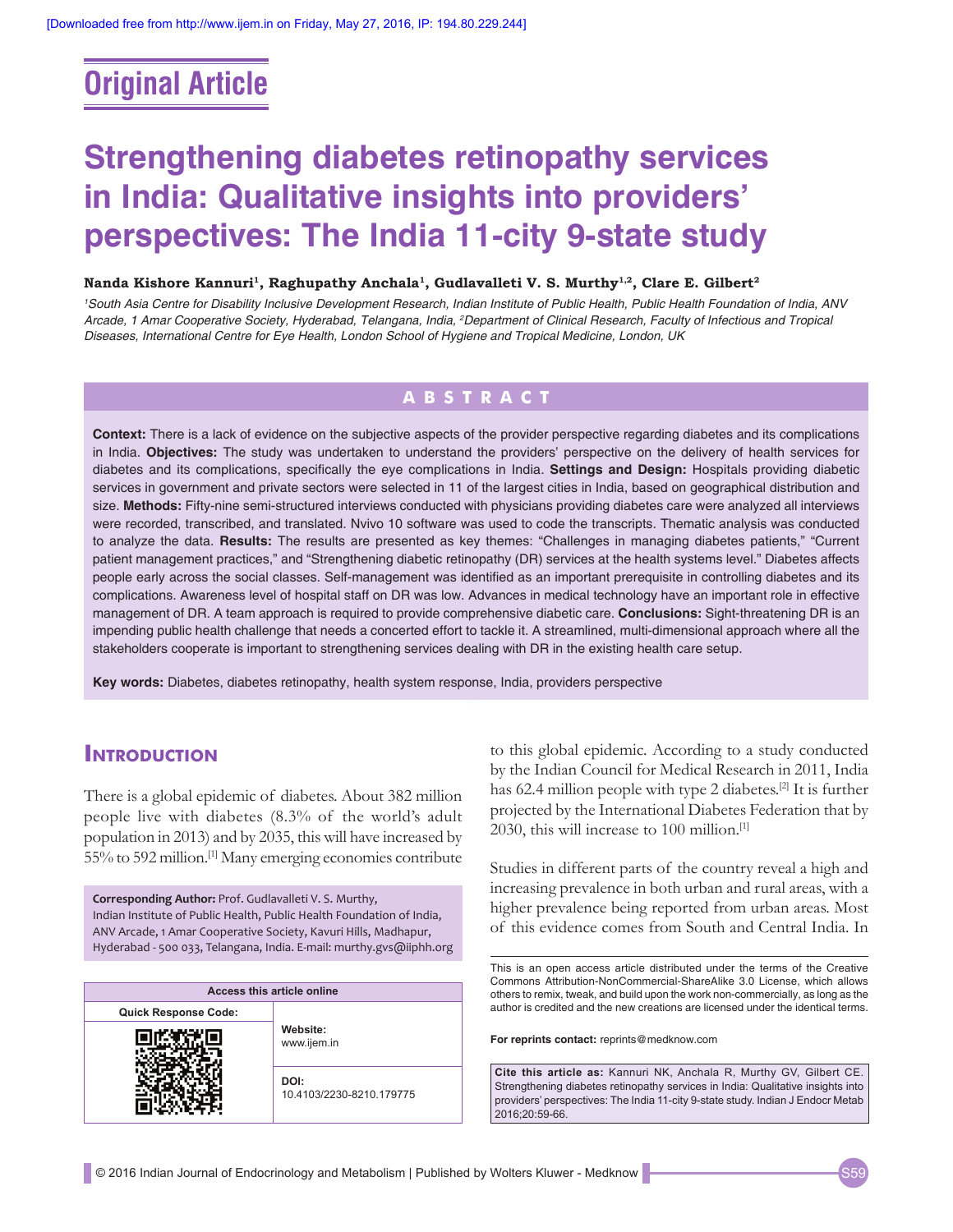South India, the prevalence of diabetes among adults is estimated to be around 20% in urban areas and nearly 10% in rural areas.[3] As the epidemic matures and diabetics live longer, the cardiovascular, renal, and ocular complications will increase, imposing a burden on health care facilities.<sup>[4]</sup>

Diabetic retinopathy (DR), a major microvascular complication of diabetes, has a significant impact on the World's Health Systems. According to an estimate, the number of people with DR will grow from 126.6 million in 2010 to 191.0 million by 2030. If this is not addressed appropriately, it is further projected that sight-threatening DR (STDR) will increase from 37.3 million to 56.3 million.<sup>[5]</sup>

An estimated 6 million diabetics in India have STDR. If the proportion of diabetics STDR remains the same over time, the number will increase to over 10 million by 2035.

The broad aims of the study were to understand the provider perspective on the delivery of health services for diabetes and its complications, specifically the eye complications in India. This paper focuses on providers' perspectives on diabetes and DR and strengthening health systems responses.

# **Materials and Methods**

#### **Ethics**

The study was granted ethics approval by the Institutional Ethics Committee of Indian Institute of Public Health (IIPH), Hyderabad, and the London School of Hygiene and Tropical Medicine, UK.

#### **Study design**

The study was conducted in the most populated cities across India, representing different geographic regions of the country. Sampling entailed a two-stage process. Initially, cities were ranked in descending order of population size (2011 census) and the 10 most populated cities Ahmedabad, Bengaluru, Chennai, Delhi, Hyderabad, Jaipur, Kolkata, Mumbai, Pune, and Surat - were selected. To address lesser representation from Eastern India, Bhubaneswar was added, making the sample a total of 11 cities.

Detailed methodology adopted is described in a companion paper in this issue.

After obtaining approval from senior managers, semi-structured interviews were conducted with clinicians, counselors, and dieticians working in these hospitals. Semi-structured interviews were conducted by a team of investigators from IIPH Hyderabad. Interviews were recorded after taking consent from the respondents.

#### **Data analysis**

All the interviews were transcribed into English. Thematic analysis was conducted with the data from the semi-structured interviews [Figure 1]. Initial apriori codes were developed from the interview guide. The codes were refined in discussions with the researchers who conducted the interviews. Nvivo 10 software (QSR International, Melbourne, Australia) was used to code the interview transcripts. Emergent codes were identified through an iterative engagement with the data.

## **Results**

The results presented here are from the analysis of 59 interviews conducted with senior physicians and endocrinologists across the study sites. The data were classified as 9 primary codes and 40 secondary codes. These codes were organized into 3 themes: (1) Challenges in managing diabetes patients; (2) current patient management practices; and (3) strengthening DR services at the health systems level. An overview of primary codes and their frequency is presented in Table 1, and illustrative quotes for the three themes and respective codes are presented in Table 2.



**Figure 1:** Method of developing codes and thematic content

| <b>Primary themes</b>                  | Category                                      | No. of coding<br>references |
|----------------------------------------|-----------------------------------------------|-----------------------------|
| Patient awareness                      | Challenges-management<br>of diabetes          | 217                         |
| Compliance                             | Challenges-management<br>of diabetes          | 166                         |
| Self-monitoring                        | Challenges-management<br>of diabetes patients | 260                         |
| Health system issues                   | Current patient<br>management practices       | 120                         |
| Human resources                        | Current patient<br>management practices       | 341                         |
| Level of awareness of DR               | <b>Strengthening DR services</b>              | 300                         |
| <b>Existing DR services</b>            | Strengthening DR services                     | 140                         |
| Collaboration with<br>ophthalmologists | Strengthening DR services                     | 368                         |
| Training need                          | <b>Strengthening DR services</b>              | 291                         |

DR: Diabetic retinopathy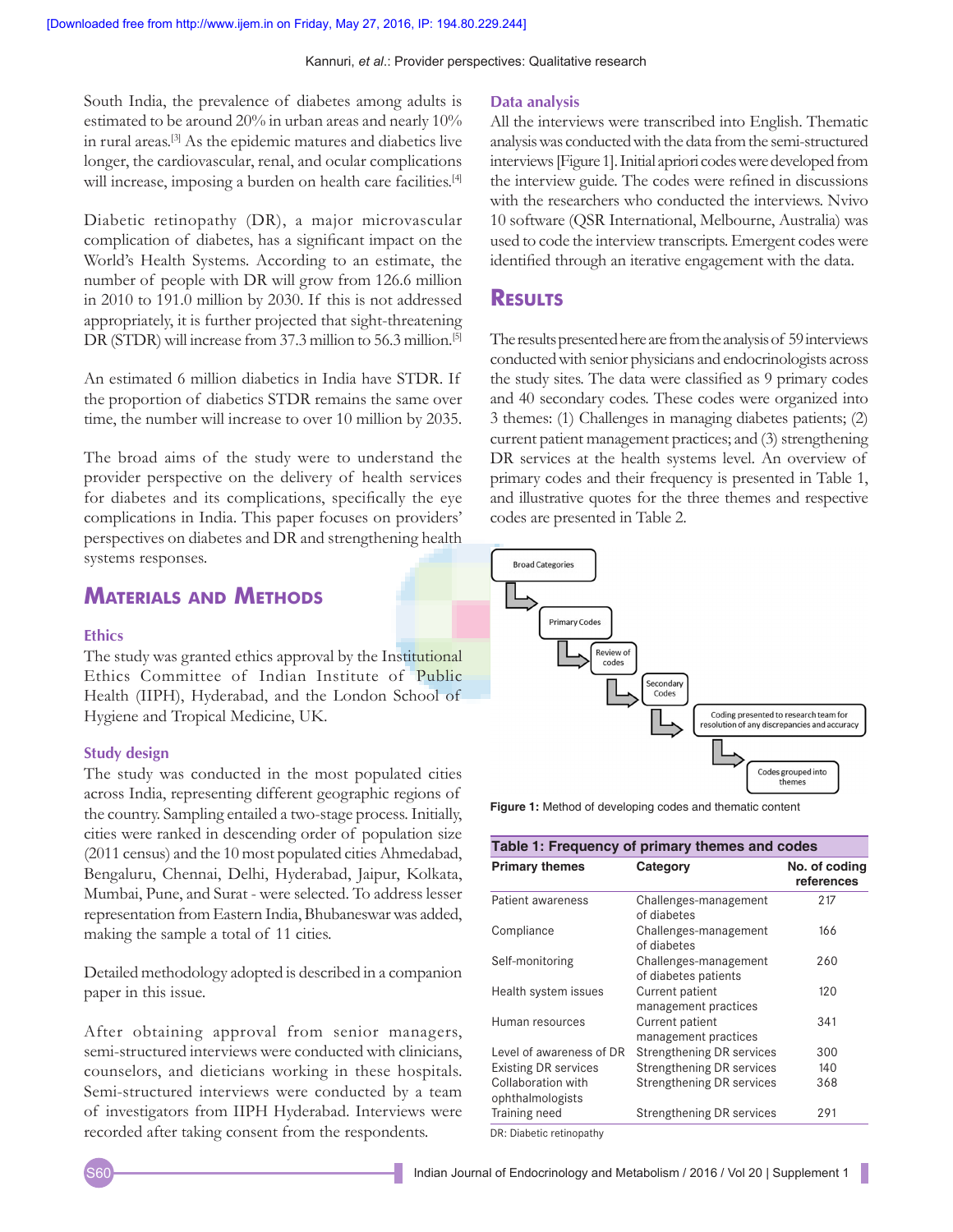| Table 2: Tabulation of primary themes and codes with illustrative comments |                                                                                                                                                                                                                                   |  |  |
|----------------------------------------------------------------------------|-----------------------------------------------------------------------------------------------------------------------------------------------------------------------------------------------------------------------------------|--|--|
| <b>Primary theme/codes</b>                                                 | <b>Illustrative comment</b>                                                                                                                                                                                                       |  |  |
| Challenges in managing<br>diabetes patients                                |                                                                                                                                                                                                                                   |  |  |
| Patient awareness                                                          |                                                                                                                                                                                                                                   |  |  |
| Lack of awareness                                                          | "Majority of the patients are not aware of the complications of diabetes they not understand the importance                                                                                                                       |  |  |
| $(n=50)$                                                                   | of the good glycemic control these are the major problem we face and the patients are not properly<br>educated." (Diabetologist, Ahmedabad)                                                                                       |  |  |
| Fear of complications                                                      | "Fear of complications people do not want to come and face the situation, they know that diabetes may produce                                                                                                                     |  |  |
| $(n=10)$                                                                   | blindness and things like that but they don't want to come and get it tested for." (Senior Physician, Bangalore)                                                                                                                  |  |  |
| Misconceptions                                                             | "First it is compliance then lack of awareness. Patient always say I have been taking more sweets and last week                                                                                                                   |  |  |
| about the causes                                                           | I have taken sweets so that's the reason I got diabetes." (Diabetologist, Surat)                                                                                                                                                  |  |  |
| and complications $(n=8)$                                                  |                                                                                                                                                                                                                                   |  |  |
| Treatment delay $(n=20)$                                                   | "Patients don't want to start medication and also after control of diabetes they consult some allopathic<br>doctors and homeopathic doctors and then start their medication and then also after one month or two months           |  |  |
|                                                                            | complain again with high sugar level." (Diabetologist, Surat)                                                                                                                                                                     |  |  |
| Socio-economic                                                             | "In our government hospital they are poor they come from very poor social economic background they are                                                                                                                            |  |  |
| status $(n=37)$                                                            | illiterate and uneducated so our main challenge is the patient's ability to know the diseases and since they are                                                                                                                  |  |  |
|                                                                            | poor and cannot afford much and the next challenge is their medication." (Endocrinologist, Mumbai)                                                                                                                                |  |  |
| Educational                                                                | "Most patients are illiterate and uneducated kind of people so our main challenge is the patient ability to know                                                                                                                  |  |  |
| background $(n=37)$                                                        | the disease." (Endocrinologist, Surat)                                                                                                                                                                                            |  |  |
| Need to create                                                             | "The awareness of the patient should be increased. Along with the patient, if awareness is created among family                                                                                                                   |  |  |
| awareness $(n=44)$                                                         | members, it will be helpful in creating social support and better control of diabetes. I think this also helps in                                                                                                                 |  |  |
|                                                                            | primary prevention." (Diabetologist, Surat)                                                                                                                                                                                       |  |  |
| Primary prevention of                                                      | "Creating awareness among patients and their family members will help in primary prevention." (Diabetologist,                                                                                                                     |  |  |
| diabetes $(n=51)$                                                          | Hyderabad)                                                                                                                                                                                                                        |  |  |
| Increased awareness                                                        | "Now it's better compared to ten years back because if awareness in public media like TV, Newspapers and                                                                                                                          |  |  |
| among patients $(n=44)$                                                    | other things, it is little better but I don't think it's enough." (Senior Diabetologist, Mumbai)                                                                                                                                  |  |  |
| <b>Translation into Behavior</b>                                           | "Challenge is to convert knowledge into practice. There is no dearth of information, whether from me or                                                                                                                           |  |  |
| change $(n=30)$                                                            | institution or diabetes educator, dietician, press, internet and so on." (Senior Endocrinologist, Chennai)                                                                                                                        |  |  |
| Life style changes                                                         | "I am afraid that [challenges] will be more because people are not changing their habits. They are not changing                                                                                                                   |  |  |
| $(n=38)$                                                                   | their lifestyles and this is going to be one of the very challenging point for the govt. as well as all the practicing                                                                                                            |  |  |
|                                                                            | physicians. And the worst thing that I am seeing is that it is basically the young generation. The productive part                                                                                                                |  |  |
|                                                                            | of the population that is getting affected and that should be a concern for everybody because it is unlike the<br>west where diabetes is diagnosed in the later stage. In India we have patients who are 20, 25 years and if they |  |  |
|                                                                            | go to 30 and 40 years, they will have all these complications." (Diabetologist, New Delhi)                                                                                                                                        |  |  |
| Compliance                                                                 | "The main challenge is compliance, nothing more than that." (Diabetologist, Mumbai)                                                                                                                                               |  |  |
| Follow-up visits $(n=45)$                                                  | "I should put compliance to follow-up visits to around 30% because we get patients from far places also and so                                                                                                                    |  |  |
|                                                                            | many patients coming from Assam and Calcutta, it is very difficult for them to come every three months so I                                                                                                                       |  |  |
|                                                                            | encourage them to come at least once in a year. Compliance from local people is highest and far people are less                                                                                                                   |  |  |
|                                                                            | relatively." (Diabetologist, Hyderabad)                                                                                                                                                                                           |  |  |
| Compliance to                                                              | "Unfortunately compliance to treatment is 30% only. Despite our persistent motivation orally or by displaying                                                                                                                     |  |  |
| treatment $(n=44)$                                                         | visual aids." (Diabetologist, Surat)                                                                                                                                                                                              |  |  |
| Compliance to                                                              | "Poor compliance is regarding the exercise, it's the worst compliance. Very few people do exercise. If you say                                                                                                                    |  |  |
| physical activity $(n=10)$                                                 | they tell they will give up one more idly but they will not do." (Diabetologist, Hyderabad)                                                                                                                                       |  |  |
| Excessive reliance                                                         | "People just keep on taking drugs and they think that it will be under control. it becomes very difficult for us to                                                                                                               |  |  |
| on drugs $(n=20)$                                                          | explain that drugs are not the main stay of treatment but diet and exercise are." (Diabetologist, Ahmedabad)                                                                                                                      |  |  |
| Self-medication $(n=1)$                                                    | "Patients are always doing self-medication. They increase or decrease the dosage of medicines or insulin."                                                                                                                        |  |  |
|                                                                            | (Diabetologist, New Delhi)                                                                                                                                                                                                        |  |  |
| Age $(n=22)$                                                               | "Age is a problem for compliance. Those who are young physically take care, they can go for walk, exercise,                                                                                                                       |  |  |
|                                                                            | older people who are having knee problems and do not bother about what happens are difficult." (Diabetologist,                                                                                                                    |  |  |
|                                                                            | Surat)                                                                                                                                                                                                                            |  |  |
| Gender $(n=4)$                                                             | "For women, the fees and the time they have to spend impact their compliance. A woman has to be<br>accompanied by a man, when we have to explain her about the disease, a male member has to be present along                     |  |  |
|                                                                            | with her but for a male patient, they don't need anybody." (Diabetologist, Hyderabad)                                                                                                                                             |  |  |
| Geographical variation                                                     | "Compliance is very poor, particularly in Gujarat. Majority patients do not follow guidelines regarding diet                                                                                                                      |  |  |
| $(n=2)$                                                                    | control. They can walk and exercise, but diet because here so many festivals are there and Guajarati's are really                                                                                                                 |  |  |
|                                                                            | fond of sweets, so diet control is quite difficult." (Diabetologist, Surat)                                                                                                                                                       |  |  |
| Psycho social counseling                                                   | "Having counselors helps a lot more than 50% of patients. they rely on them, we have a system in which we give                                                                                                                    |  |  |
| $(n=19)$                                                                   | our counselors phone numbers to the patients mobile numbers so any time of the day they will call, they can get                                                                                                                   |  |  |
|                                                                            | immediate attention and whatever is needed next day they will call them here then give the proper way of advice                                                                                                                   |  |  |
|                                                                            | either medically or socially or sometimes even emotionally." (Senior Physician, Bangalore)                                                                                                                                        |  |  |
| Self-monitoring                                                            |                                                                                                                                                                                                                                   |  |  |
| Glucometers $(n=8)$                                                        | "For 80% of our patients, we have glucometers. for those who cannot afford also sometimes we give free                                                                                                                            |  |  |
|                                                                            | meters let them buy only the strips because that is the corner stone of the treatment for a diabetic patients                                                                                                                     |  |  |
|                                                                            | who are on insulin-either type 1 or type 2 they must have a glucometer there is no other go." (Senior Physician,                                                                                                                  |  |  |
|                                                                            | Bangalore)                                                                                                                                                                                                                        |  |  |

I.

*Contd...*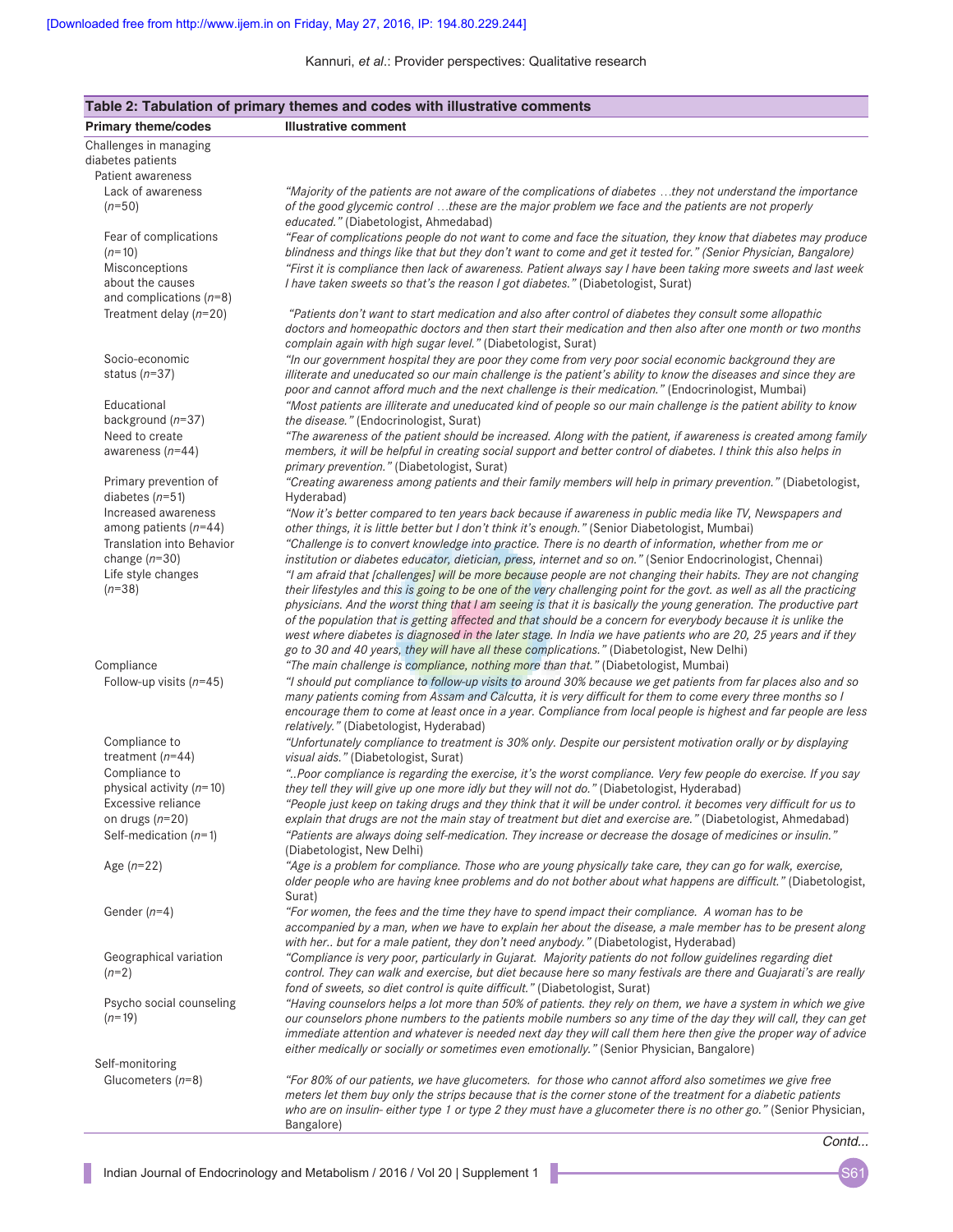| Table 2: Contd                                                   |                                                                                                                                                                                                                                                                                                                                                                                                                                                                                                                                                                                                                                                  |  |
|------------------------------------------------------------------|--------------------------------------------------------------------------------------------------------------------------------------------------------------------------------------------------------------------------------------------------------------------------------------------------------------------------------------------------------------------------------------------------------------------------------------------------------------------------------------------------------------------------------------------------------------------------------------------------------------------------------------------------|--|
| <b>Primary theme/codes</b>                                       | <b>Illustrative comment</b>                                                                                                                                                                                                                                                                                                                                                                                                                                                                                                                                                                                                                      |  |
| Provider-patient<br>interaction $(n=13)$                         | "Depending on the physician how well he educates his patient how well he makes him understand about the<br>aspects of diabetes is very important. If the patient understands well he follows well." (Diabetologist, Mumbai)                                                                                                                                                                                                                                                                                                                                                                                                                      |  |
| Trust on the provider<br>$(n=4)$                                 | "Trust actually is most important. Whatever actually the information / advice I give to them, if he is having that<br>trust on me he will be influenced by my advice only is possible." (Diabetologist, Kolkata)                                                                                                                                                                                                                                                                                                                                                                                                                                 |  |
| Health system issues                                             |                                                                                                                                                                                                                                                                                                                                                                                                                                                                                                                                                                                                                                                  |  |
| Focus on treatment                                               | " We are more oriented towards treating a patient rather than educating a patient." (Senior Diabetologist, New                                                                                                                                                                                                                                                                                                                                                                                                                                                                                                                                   |  |
| rather than on                                                   | Delhi)                                                                                                                                                                                                                                                                                                                                                                                                                                                                                                                                                                                                                                           |  |
| prevention $(n=47)$                                              |                                                                                                                                                                                                                                                                                                                                                                                                                                                                                                                                                                                                                                                  |  |
| Patient load $(n=45)$                                            | "There has been a big change in number of patients we are getting with diabetes nowadays. Even the person<br>who is not practicing as a diabetologist's OPD around 80 to 90 per cent consists of diabetes patients." (Senior<br>Endocrinologist, Hyderabad)                                                                                                                                                                                                                                                                                                                                                                                      |  |
| Lack of community                                                | "Here, there are lot of drop-outs because we do not have community outreach program. So, a patient comes,                                                                                                                                                                                                                                                                                                                                                                                                                                                                                                                                        |  |
| based outreach $(n=46)$                                          | drops out through a couple of months, re-appears when in a crisis; in the emergency gets re-admitted; or walks<br>back into the OPD with high blood sugars and complications." (Diabetologist, New Delhi)                                                                                                                                                                                                                                                                                                                                                                                                                                        |  |
| Application of ICT $(n=02)$                                      | "The future of diabetes care, will be virtually. Patient from wherever can access the provider for an appointment<br>and consultations." (senior endocrinologist, Mumbai)                                                                                                                                                                                                                                                                                                                                                                                                                                                                        |  |
| Human resources                                                  |                                                                                                                                                                                                                                                                                                                                                                                                                                                                                                                                                                                                                                                  |  |
| Insufficient staff $(n=45)$                                      | "With the level of human resources, the biggest challenge is building health literacy of the patients. So regular<br>monitoring is not possible, though we do have a system here, which is located in another department other than<br>the hospital where the patient has to go. At the point of care something should be available in every clinic."<br>(Diabetologist, New Delhi)                                                                                                                                                                                                                                                              |  |
| Trained staff $(n=31)$                                           | "In general hospitals huge load of patients is there, and diabetes care providers are less. definitely absence of<br>diabetic care counsellors, diabetic care educators, health care professionals trying to focus on foot care and<br>eye care, they are all not there in endocrinology OPD." (Endocrinologist, Hyderabad).                                                                                                                                                                                                                                                                                                                     |  |
| Current patient                                                  |                                                                                                                                                                                                                                                                                                                                                                                                                                                                                                                                                                                                                                                  |  |
| management practices                                             |                                                                                                                                                                                                                                                                                                                                                                                                                                                                                                                                                                                                                                                  |  |
| Dedicated team $(n=15)$                                          | "I am sure that diabetes management needs teamwork and until and unless we work in a team we cannot<br>achieve the goals." (Diabetologist, Delhi)                                                                                                                                                                                                                                                                                                                                                                                                                                                                                                |  |
| Good patient provider                                            | "Local language, local cultural way of understanding and make friendly relations with them and make them                                                                                                                                                                                                                                                                                                                                                                                                                                                                                                                                         |  |
| relations $(n=45)$                                               | understand in a better way rather than talk by a physician so that way a kind of relationship happens then they<br>understand better, then if not in the first visit next visit they try to follow up." (Diabetologist, Kolkata)                                                                                                                                                                                                                                                                                                                                                                                                                 |  |
| Emphasis on patient<br>education $(n=46)$                        | "Any chronic non-communicable diseases like diabetics, asthma and psoriasis, we don't expect patients to 100%<br>sure compliance, So we are making them more independent of hospitals and doctors, so, diabetics self-care<br>is being propagated. Diabetic's skills and diabetics self-care are part of diabetic education, which we are all<br>focusing now, because we don't want our patients to depend on a hospital or medical facility always. Which we<br>don't have hope to achieve also. But at least we are trying that in direction of improving diabetics' self-care,<br>skills and diabetic education." (Diabetologist, Hyderabad) |  |
| Comprehensive package<br>$(n=14)$                                | "Number one we have the diabetic package most of the patients who come for the first time we encourage<br>them to go for a package basically why we encourage them is its come to a lower price it includes the dietary<br>consultation, diabetic educator, endocrinologist, eye, it is a comprehensive package there is one point where<br>they will have contact with the ophthalmologist for the diabetic retinopathy." (Endocrinologist, Chennai)                                                                                                                                                                                            |  |
| Documenting extensive<br>case history $(n=33)$                   | "In case diabetics it is not a one day disease, family histories important what all complications they had in<br>the past and what treatment they had all are important, so we capture all those things then we make our own<br>assessment and then we start with the treatment depending on the severity of the disease. (Diabetologists,<br>Hyderabad)                                                                                                                                                                                                                                                                                         |  |
| Strengthening DR services<br>at the health systems level         |                                                                                                                                                                                                                                                                                                                                                                                                                                                                                                                                                                                                                                                  |  |
| Collaboration with<br>ophthalmologists $(n=17)$                  | "After getting the patients, we refer these patients to the ophthalmologist., when the patient comes we know<br>that the risk factors are there. So until and unless we take care of those risk factors, diabetic retinopathy is not<br>going to be under controls in control the outcome will be always better." (Diabetologist, New, Delhi)                                                                                                                                                                                                                                                                                                    |  |
| Cross referral between                                           | "Our ophthalmology department is there they will do the screening at OPD levels they will check it regularly,                                                                                                                                                                                                                                                                                                                                                                                                                                                                                                                                    |  |
| diabetologist and<br>ophthalmologist $(n=9)$                     | every new patient comes is definitely referred to ophthalmologist. [Similarly] whenever they go for eye problem<br>if they find Diabetic Retinopathy sometimes they will also refer these patients to us. (Senior diabetologist, New<br>Delhi)                                                                                                                                                                                                                                                                                                                                                                                                   |  |
| Data sharing $(n=14)$                                            | "Yes we get referrals from ophthalmologist quite often we get, but there are no stringent guidelines. Somebody<br>(patients) tells I will have check-up in private institute and they will go there, so in the private there are not<br>maintaining proper data then again the system fails (in managing DR)" (Diabetologist, Surat)                                                                                                                                                                                                                                                                                                             |  |
| Awareness levels about<br>DR among paramedical<br>staff $(n=45)$ | "They don't know much. Some medical officers must be knowing otherwise nursing staff, lab technician,<br>pharmacist they don't know regarding diabetic retinopathy, like or less for example regarding the risk factors<br>of diabetic retinopathy all those kind of things, they would not know much of that, there knowledge regarding<br>diabetic other complication of diabetes but they don't particular know about retinopathy." (Physician,<br>Ahmedabad)                                                                                                                                                                                 |  |
| Need for training                                                |                                                                                                                                                                                                                                                                                                                                                                                                                                                                                                                                                                                                                                                  |  |
| Acceptability $(n=46)$                                           | "Yes, training would be a welcome. I would say this fundus camera thing, a kind of a cheap version if that's<br>available or opthalmoscopy if doctors are trained." (Diabetologist, New Delhi)                                                                                                                                                                                                                                                                                                                                                                                                                                                   |  |
| Willingness $(n=46)$                                             | "Definitely we are willing to be trained on DR." (Diabetologist, Mumbai)                                                                                                                                                                                                                                                                                                                                                                                                                                                                                                                                                                         |  |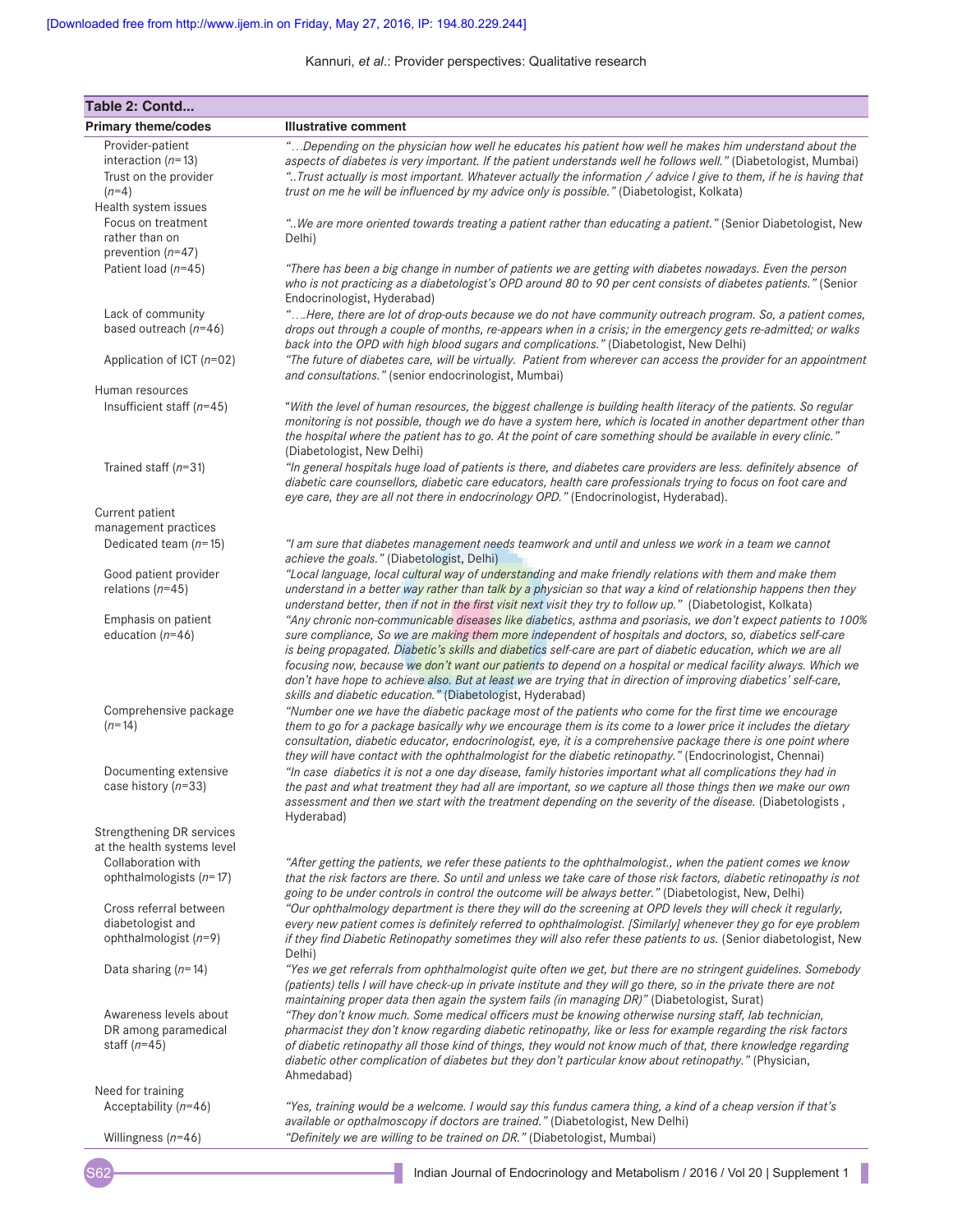Key overlapping issues, such as change over time in various aspects of diabetes, are discussed in a separate section.

### **Theme 1: Challenges in managing diabetes patients**

In this section, challenges faced by the health professionals regarding the treatment and management of diabetic patients are presented. The data are structured around 4 subthemes: (1) Patient awareness, (2) compliance, (3) self-monitoring, and (4) health system issues.

## *Patient awareness*

Service providers emphasized the lack of awareness about diabetes and its complications as a key challenge for self-management among the patients. The level of awareness of the patients was related to socioeconomic and educational background of the patients. Awareness levels were lower among the poor and less educated patients. Lack of awareness included misconceptions about the cause and fear of complications caused by diabetes. Lack of awareness leading to fear of complications was identified as a deterrent for seeking early diagnosis and treatment for diabetes among most of the patients.

However, participants reported better awareness among patients from urban area resulting in better screening and treatment. Improving awareness among the patients and their family members were also identified as an important strategy for the primary prevention of diabetes. Respondents opined that increased awareness could translate into health behavioral change and create social support systems for coping with the condition. For example, one of the physicians stated: "Awareness of the patient should be increased. Along with the patient, if awareness is created among family members, it will be helpful in creating social support and better control of diabetes. I think this also helps in primary prevention."

## *Compliance*

A majority of the practitioners identified compliance as a critical factor in self-management of diabetes and associated conditions. Socioeconomic background of the patients and misconceptions about diabetes resulted in poor acceptance of diagnosis and compliance with medication and lifestyle changes. According to one of the participants, "patients complied better with medication than with life style changes, such as dietary modifications and physical exercise."

Participating health providers identified the following factors that influenced compliance:

• Provider ‑ patient interactions resulting in trust on the provider. According to a diabetologist, "trust influenced the extent to which the information received by the patient is translated into effective compliance and self-care"

- Socioeconomic status of patients impacts their ability to bear the costs of disease monitoring and making life style modifications. Compliance was found to be poor among patients dependent on daily wages for their livelihood
- However, some practitioners reported that compliance to medication was better among patients accessing government services. Practitioners in the private sector assessed the financial status of patients and accordingly prescribed medicines, as there is a large variation in prices of the diabetes drugs
- The age of the patient influenced lifestyle changes and motivation to manage their condition. Younger patients were more able to make life style modifications compared to older patients who had age-related musculoskeletal impairments
- The gender of patients also influences compliance with follow-up visits and care. Men who sought medication from the government sector had a problem complying with follow-up visits and treatment as the distribution of free drugs is during working hours. Therefore most men who work do not comply with follow-up visits and medication, whereas women, many of whom were home makers, could visit the hospital independently to collect their free medicines
- Costs associated with the follow‑up visits, the need for a male to accompany them and time required for the tests affect female's management
- Compliance with dietary change is influenced by geographical location where culture specific dietary practices and varieties of food items consumed vary
- It was reported that compliance to follow-up visits is largely dependent on the distances patients travel to seek treatment.

## *Self‑monitoring*

To encourage compliance, some practitioners were promoting self-monitoring of blood glucose. Decreasing cost and ease of checking blood sugar levels with a glucometer are said to have changed the scenario of self-management of diabetes. Interventions such as psychosocial counseling and medical counseling by trained counselors who were accessible by phone and a 24-h help line and telephone were reported to have increased compliance.

## *Health system issues*

Excessive focus on treatment rather than prevention was identified as a reason for low awareness about diabetes and its complications. Aburgeoning middle class is contributing to an exponential rise in the number of diabetes cases in India. A lack of policy attention on the rise of the middle class and the changing disease pattern was highlighted.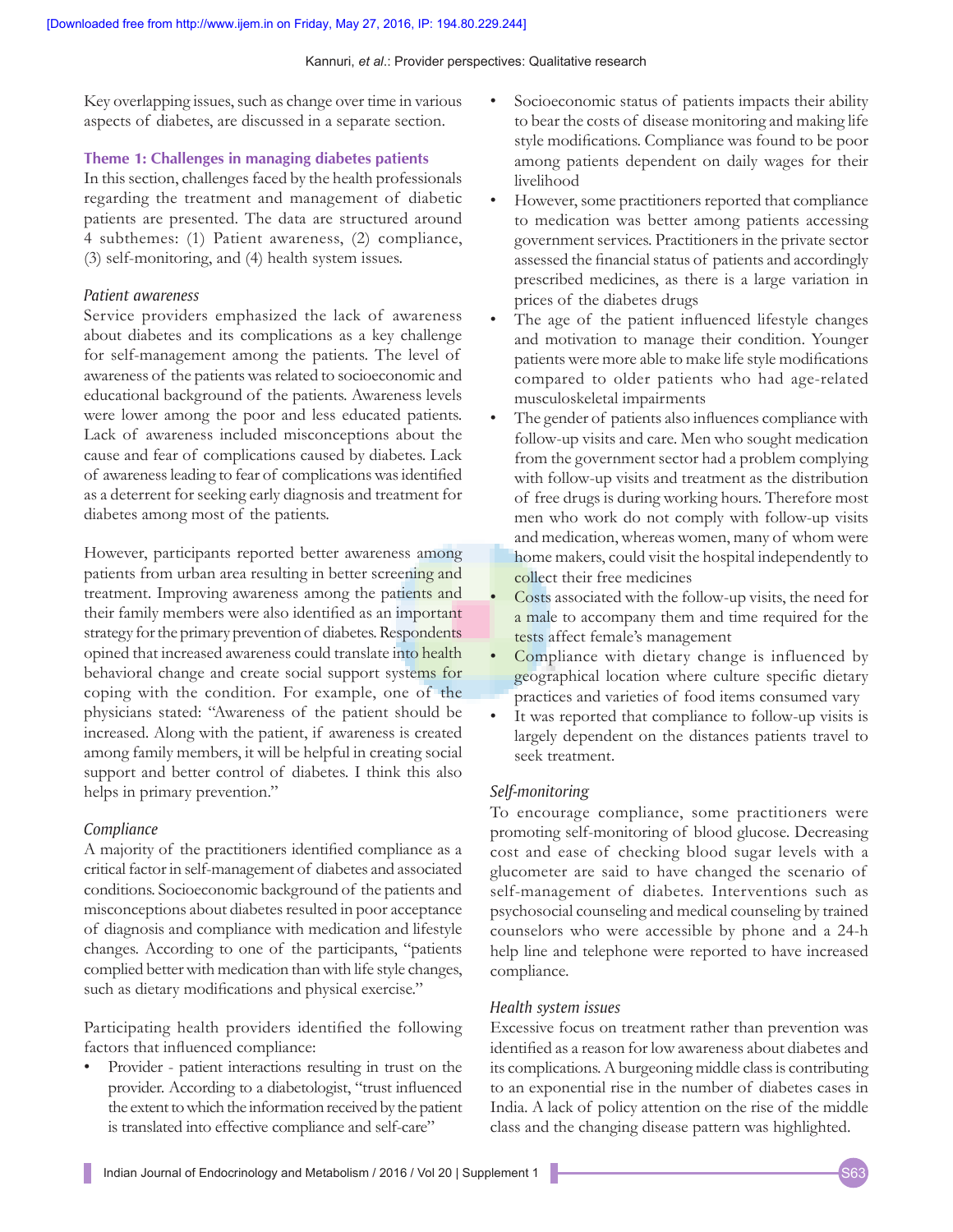Increasing incidence of diabetes was identified as a challenge for the health system as it increased the patient load on the burdened health system. Paucity of human resources and lack of understanding among the care providers were contributing to the burden on the health system.

#### **Theme II: Current patient management practices**

Varied sets of practices were reported across different facilities. Few salient findings were:

- Some hospitals reported efforts to establish good patient-provider relationship and patient management. They recruited a team of counselors, educators, and physician assistants who communicated with the patients in the local language and in a culturally sensitive way
- Some diabetologists and hospitals emphasized on patient education on holistic self-management rather than promoting dependence on only medical management
- Some hospitals in the private sector offered a comprehensive package to the 1<sup>st</sup> time patients, including consultation with an endocrinologist, dietician, and a health educator
- Documentation of extensive case history of the 1<sup>st</sup> time patients was mentioned to be very helpful in effective assessment and management of diabetes in the later stages
- High patient load in the government hospitals and shortage of human resources were identified as challenges for managing patients in a government setting. Staff nurses and councilors provided information to the patient on life style modifications required for managing diabetes. Patients collected free diabetic medication for every 15 days. Due to the patient load, consultation with a doctor was only possible once in 6 months. Most of the times complications related to diabetes were self-reported by the patients
- Some private clinics, due to the absence of dieticians and counselors focused on medical management of diabetes with some basic advice on lifestyle modification
- Practitioners were increasingly depending on technological aids such as glucometers for promoting self-management of diabetes. Some hospitals were providing these machines at subsidized rates and sometimes at free of cost for the benefit of patients who cannot afford them for a regular monitoring of the blood sugar levels.

Upon querying about diabetes management, respondents mentioned that it was important to innovate in managing diabetes. Some of the key findings on diabetes management among the patients were:

Importance of a team approaches among the health professionals in managing diabetes

- Establishing a peer network among the patients
- Lifestyle modification was identified as an important factor in managing diabetes. Changing food habits due to westernization and other life style changes such as sleep pattern, physical activity, and lack of preventive outlook in Indian society impact diabetes management
- Owing to its asymptomatic nature, detection of diabetes is delayed in majority of the cases. Added to this, stigma and general reluctance of high-risk people with family history of diabetes are reasons for delay in self-screening
- Frequent shifting from one health provider to the other, increasing the number of both trained and untrained health practitioners claiming to be specialists in diabetes treatment were identified as emerging challenges in diabetes management.

#### **Theme III: Strengthening diabetic retinopathy services**

The extent of services provided for DR varied across the hospitals.

Some hospitals initiated a system where a general physician did the initial screening for DR. Later, a fundus camera was used to take images of retina in patients with advanced retinopathy. Then the ophthalmologist was consulted for further analysis.

In some hospitals, annual retinal check-up system was institutionalized to monitor the retina complications among the diabetic patients.

Some hospitals were using internet to send the pictures of the fundus to an ophthalmologist who then sent an email with his observation. Patient was given a printed report about the status of their eye for further follow-up.

To understand the services better, the findings are presented in the following sections.

#### *Collaboration with ophthalmologists*

To document the existing practices of collaboration between the diabetologist and ophthalmologists, respondents were asked about the referral practices:

- Some clinicians preferred to manage the risk factors before referring the patients to ophthalmologists as they thought it was critical to address these to control DR
- In some large hospitals with ophthalmology section, diabetologist and ophthalmologists cross-referred patients
- As not all diabetes patients require DR examination, some hospitals institutionalized need-based online collaboration with ophthalmologists.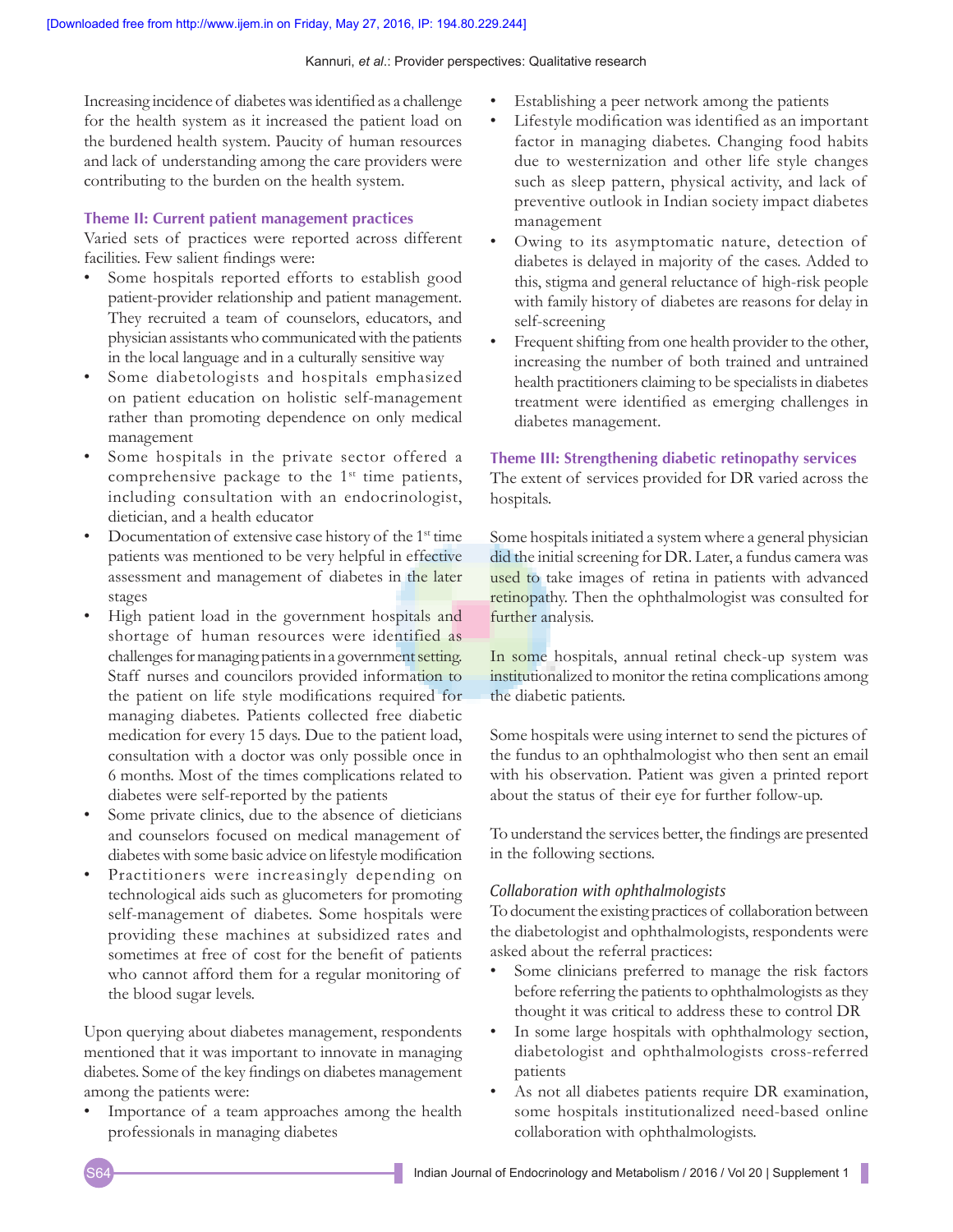Data sharing between the private and government hospitals were highlighted as a contentious issue that influenced collaboration and cross-referrals among diabetologists and ophthalmologists.

#### *Existing level of awareness on diabetic retinopathy*

Most practitioners mentioned that the awareness levels among the paramedical staff in the hospitals such as nurses, lab technicians, and pharmacists regarding DR were low.

However, some practitioners were not sure about the levels of awareness among the staff in their hospitals.

### *Training need: Respondents were of opposing opinions on the need for diabetic retinopathy training for the health staff*

- Most of the practitioners interviewed mentioned that training the staff on DR is welcome. In hospitals where ophthalmology units were established, diabetologists were open to training as it helps them in screening patients
- Some physicians were of the opinion that the training will help them enhance their knowledge, but expert ophthalmologists should be consulted for more careful examination
- Some of the practitioners in the hospitals were reluctant to get trained on DR, citing reason that they are already trained and at most a short-term refresher courses could be organized for them
- Some practitioners did not think that diabetologists be trained on DR. They felt that Ophthalmology Department should take the lead on DR
- Some felt that additional training for diabetologists will add to their existing burden and hinder the provision of comprehensive care to the patients
- Some practitioners categorically denied any need for training the staff on DR as it was felt that it requires professional assessment
- Short-term training ranging 3–5 h was mentioned to be more effective than long-term training
- A streamlined, multi-dimensional approach where all the stakeholders cooperate in treating diabetes and complications was suggested to strengthening services deal with DR in the existing health care setup
- Education of the patients, health professionals including nurses and general physicians was suggested as a way forward to deal with the increasing number of diabetes students.

## **Discussion**

This study presents the perspectives of health providers on the scope for strengthening DR services in India. It suggests that many factors influence the management of diabetes and its complications in India. These factors are in consonance with what has been described from India in the recent past.<sup>[6-8]</sup>

The diabetic care providers managing the treatment of persons with diabetes and DR opined that the socioeconomic background of the clients with diabetes and their awareness levels were critical determinants in their willingness and ability to comply with medications, lifestyle changes, and long-term follow-up required for effective management. Similar findings regarding the impact of socioeconomic status of clients on treatment compliance have been reported earlier.<sup>[8-10]</sup> Physicians suggested that the awareness should be created among the family members along with the patients for better management of diabetes.

Self-management was identified as an important prerequisite for dealing with diabetes and resultant complications. Lifestyle interventions are a key to management of diabetes and its complications.[11] A study from China has highlighted the role of awareness and practices of self-management on type 2 diabetes.[12] The need to move beyond conventional hospital based management of diabetes and complications was suggested. The role of diagnostic and technological advancements and enhanced access to glucometers, application of information and communication technology in the provision of care, nonmydriatic fundus camera were identified as important in the effective management of DR in the future. The use of fundus photography for screening has now found widespread acceptance in many countries.[13-15]

The awareness level of hospital staff other than the clinicians on DR was found to be inadequate. Though most of the respondents welcomed training on DR, it was felt that a team approach that includes an ophthalmologist would be more productive in providing comprehensive diabetic care to the patients.

The findings from this study provide insight into the provider's perspectives on the strengthening DR services in India. The selection of the providers from different institutes across key cities of the country, in-depth interviews and coding process are the strengths of this study. A key limitation is that a comparative analysis of perspectives from ophthalmologists was not conducted.

## **Acknowledgment**

The study was supported by a grant from the Queen Elizabeth Diamond Jubilee Trust, London, UK.